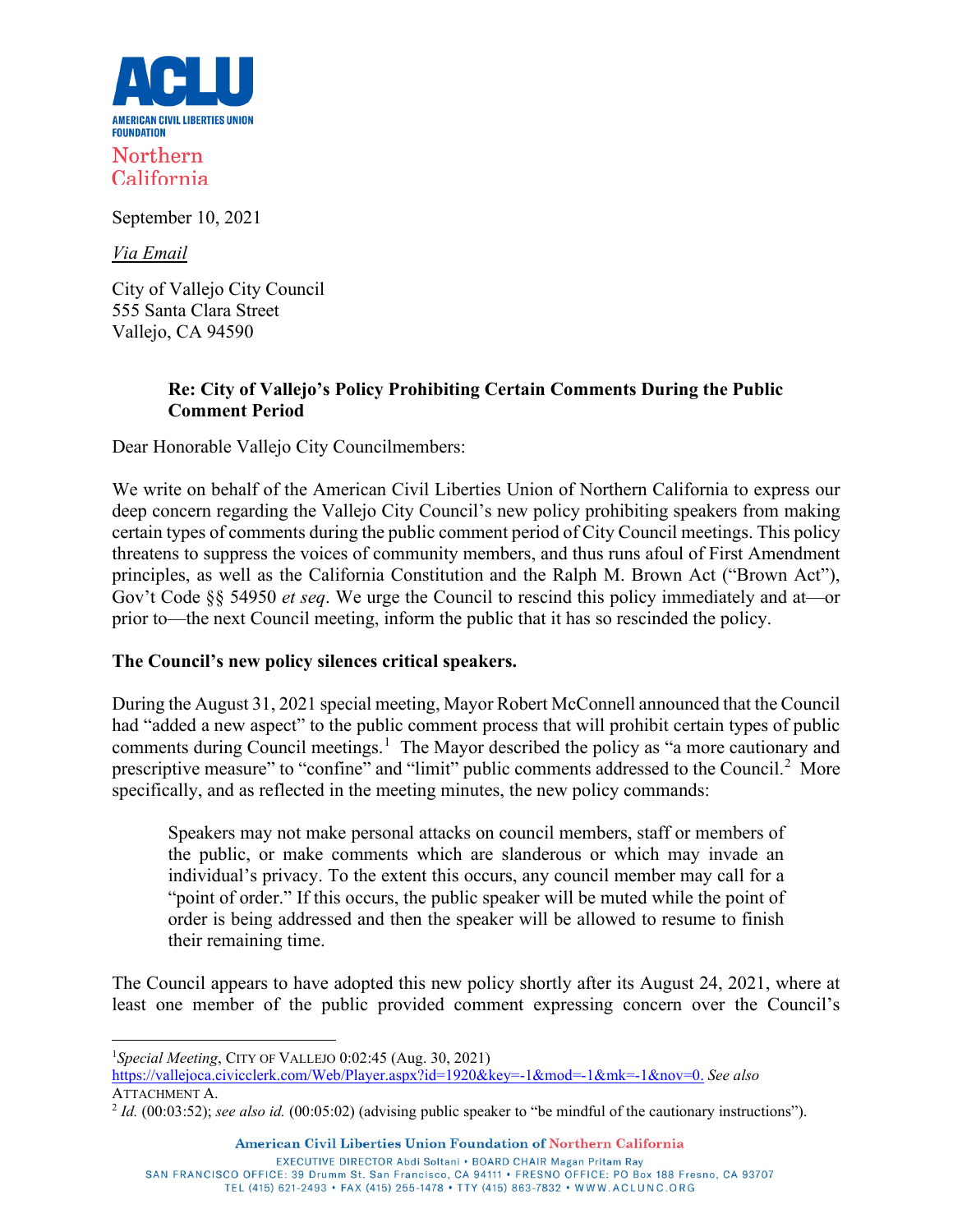*Letter to the City of Vallejo September 10, 2021 Page 2 of 4*

consideration of specific internal candidates to replace City Manager Anne Cardwell.[3](#page-1-0) That speaker had urged the City to replace Manager Cardwell with an external replacement because the "internal options are limited and dangerous." The speaker commented that Interim Assistant City Manager Gillian Hayes is "unqualified and untrustworthy," that Chief of Police Shawny Williams "oversees a corrupt and deadly policy department," that Water Director Michael Malone "was involved in a sexual harassment and retaliation case in Sacramento" and that Manager of Economic Development Paul Kelley "has made homophobic and racist comments publicly." The speaker also criticized Manager Cardwell for stonewalling the "ACLU surveillance accountability work" and for hiring Fire Chief Kyle Long. The speaker ended her remarks by urging Councilmembers not to be "fooled again" when hiring a new city manager.

Mayor McConnell has since doubled down on the new policy and suggested that Vallejo residents "focus on attacking the idea, project, or result instead of attaching the individual."[4](#page-1-1)

## **The Council's new policy prohibiting critical comments unlawfully penalizes protected speech.**

Debates over public issues, including the "performance of public officials" such as city managers, chiefs of police, water directors, and managers of city departments, "lies at the heart of the First Amendment." *Leventhal v. Vista Unified Sch. Dist.*, 973 F. Supp. 951, 958 (S.D. Cal. 1997); *see also, e.g.*, *City of Houston, Tex. v. Hill*, 482 U.S. 451, 461 (1987) ("[T]he First Amendment protects a significant amount of verbal criticism and challenge directed at police officers . . . ."). "'If there is a bedrock principle underlying the First Amendment, it is that the government may not prohibit the expression of an idea simply because society finds the idea itself offensive or disagreeable.'" *Acosta v. City of Costa Mesa*, 718 F.3d 800, 816 (9th Cir. 2013) (en banc) (quoting *Texas v. Johnson,* 491 U.S. 397, 414 (1989)); see *also R.A.V. v. St. Paul,* 505 U.S. 377, 392 (1992) ("[Government] has no [authority] to license one side of a debate to fight freestyle, while requiring the other to follow the Marquis of Queensbury rules.").

Prohibiting public comments that a councilmember might construe as a "personal attack" constitutes the type of "criticism provision" that courts have found to be "violative of core First Amendment values." *Leventhal*, 973 F. Supp. at 956. A person engaging in "harsh questioning" during a city council meeting, "even though they may be impolite and discourteous, can nonetheless advance the goals of the First Amendment." *In re Kay*, 1 Cal. 3d 930, 939 (1970). Indeed, courts have repeatedly recognized "a profound national commitment to the principle that debate on public issues should be uninhibited, robust, and wide open, and that it may well include vehement, caustic, and sometimes unpleasantly sharp attacks on government and public officials." *New York Times Co. v. Sullivan*, 376 U.S. 254, 270 (1964); *see also, e.g.*, *Cohen v. California*, 403 U.S. 15, 26 (1971) ("'One of the prerogatives of American citizenship is the right to criticize public

American Civil Liberties Union Foundation of Northern California

EXECUTIVE DIRECTOR Abdi Soltani . BOARD CHAIR Magan Pritam Ray

SAN FRANCISCO OFFICE: 39 Drumm St. San Francisco, CA 94111 • FRESNO OFFICE: PO Box 188 Fresno, CA 93707 TEL (415) 621-2493 • FAX (415) 255-1478 • TTY (415) 863-7832 • WWW.ACLUNC.ORG

<span id="page-1-0"></span><sup>3</sup> *Regular Meeting*, CITY OF VALLEJO 01:00:00 (Aug. 24, 2021) [https://vallejoca.civicclerk.com/Web/Player.aspx?id=1381&key=-1&mod=-1&mk=-1&nov=0.](https://vallejoca.civicclerk.com/Web/Player.aspx?id=1381&key=-1&mod=-1&mk=-1&nov=0)

<span id="page-1-1"></span><sup>4</sup> Mayor's Message, Sept. 9, 2021, *available a*t [https://cityofvallejo.net/mayorsmessage.](https://cityofvallejo.net/mayorsmessage) *See also*, Andres Picon, "Vallejo mayor warns prospective city-manager candis about 'involved' nature of residents," SAN FRANCISCO CHRONICLE (Sept. 10, 2021), *available at* [https://www.sfchronicle.com/bayarea/article/Vallejo-mayor-warns](https://www.sfchronicle.com/bayarea/article/Vallejo-mayor-warns-prospective-city-manager-16447736.php)[prospective-city-manager-16447736.php.](https://www.sfchronicle.com/bayarea/article/Vallejo-mayor-warns-prospective-city-manager-16447736.php)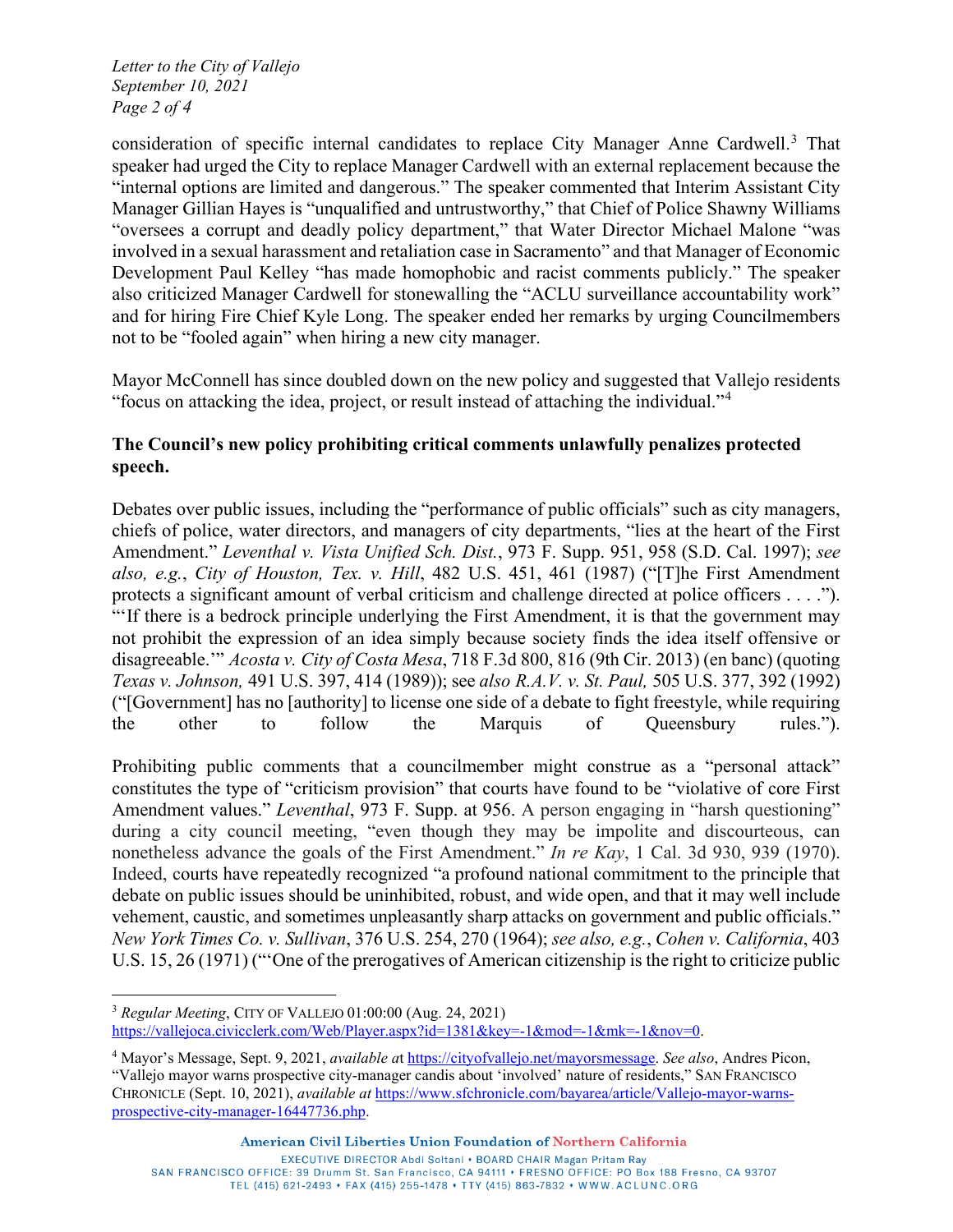*Letter to the City of Vallejo September 10, 2021 Page 3 of 4*

[figures] and measures—and that means not only informed and responsible criticism but the freedom to speak foolishly and without moderation.'") (quoting *Baumgartner v. United States*, 322 U.S. 665, 673-74 (1944)).

The Council's new policy unconstitutionally limits protected speech based on viewpoints expressed by speakers because favorable or complimentary comments about elected officials, staff, and the public would not violate the new policy. As such, the policy "engenders discussion artificially geared toward praising (and maintaining) the status quo, thereby foreclosing meaningful public dialogue and, ultimately, dynamic political change." *Leventhal*, 973 F. Supp. At 960; *see also Baca v. Moreno Valley Unified Sch. Dist.,* 936 F. Supp. 719, 730 (C.D. Cal. 1996) ("It is difficult to imagine a more content-based prohibition on speech than this policy, which allows expression of two points of view (laudatory and neutral) while prohibiting a different point of view (negatively critical) on a particular subject matter (District employees' conduct or performance).").

In addition, the policy is impermissibly vague and overbroad. The policy leaves it up to councilmembers to determine what public comments should be considered "personal attacks," "slanderous," or unduly invasive. This ambiguity risks the unlawful chilling of legitimate grievances. "For many citizens such participation in public meetings, whether supportive or critical of the speaker, may constitute the only manner in which they can express their views to a large number of people; the Constitution does not require that the effective expression of ideas be restricted to rigid and predetermined patterns." *In re Kay*, 1 Cal. 3d at 939.

#### **The Council's new policy also contravenes the California Constitution and undermines the Legislature's express commitment to open government and robust public comment.**

As you should be well aware, the California Constitution's Liberty of Speech clause is "broader and more protective than the free speech clause of the First Amendment" and therefore provides at least as much protection for speech at meetings. *Snatchko v. Westfield LLC*, 187 Cal. App. 4th 469, 480 (2010) (quotations omitted); *see* Cal. Const. Art. I § 2. The state Constitution specifically guarantees Californians the "right to instruct their representatives" as to how they think they should exercise their authority, as well as the right to petition for redress. Cal. Const. Art. I §§ 2, 3(a).

Pursuant to this authority, the California legislature long ago enacted the Brown Act, requiring legislative bodies—including the Vallejo City Council—to "provide an opportunity for members of the public to directly address the legislative body on any item of interest to the public, before or during the legislative body's consideration of the item." Gov't Code § 54954.3. The purpose of the Brown Act is to "aid in the conduct of the people's business." *Id.* § 54950*.* "The people of this State do not yield their sovereignty to the agencies which serve them," but rather "retain control over the instruments they have created." *Id*.

And yet, here, the Council's policy constrains the public airing of grievances in favor of shielding officials from legitimate criticism and potentially unflattering comments. This soft comfort is not one recognized under law. Indeed, "the Brown Act does not authorize . . . [a] broad criticism ban." *Leventhal*, 973 F. Supp. at 961. A legislative body simply cannot "prohibit public criticism of the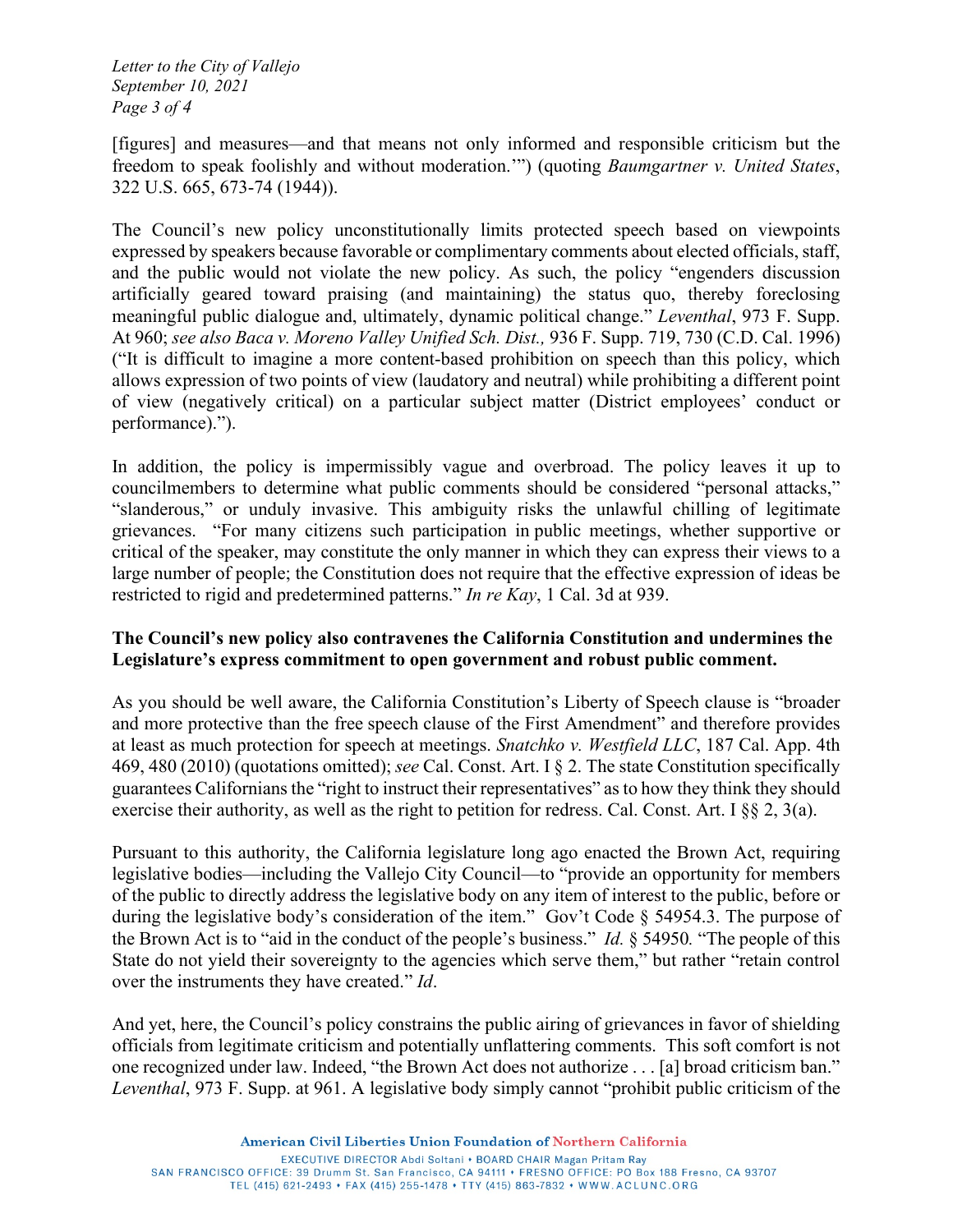*Letter to the City of Vallejo September 10, 2021 Page 4 of 4*

policies, procedures, programs, or services of the agency, or of the acts or omissions of the legislative body." Gov't Code § 54954.3(c); *see also Chaffee v. San Francisco Library Com'n*, 115 Cal. App. 4th 461, 469 (2004) ("The Brown Act is intended to ensure the public's right to attend public agency meetings to facilitate public participation in all phases of local government decision making.").

\* \* \*

Given the constitutional concerns outlined above, the Council should immediately rescind its new public comment policy to allow the public to meaningfully and robustly participate at public meetings. We ask that the Council publicly announce the repeal of this policy at, or prior to, the next public meeting. Please respond to us by September 17th and let us know whether the Council will move forward with rescinding the policy. If you have any questions, please reach out to

Kind Regards,

Raquel Ditige

Raquel Ortega Organizer ACLU Foundation of Northern California

(Ingélica) falceda

Angélica Salceda Democracy & Civic Engagement Program, Director ACLU Foundation of Northern California

Khrystan Nicole Policarpio Democracy & Civic Engagement Program, Intern ACLU Foundation of Northern California

Cc:

[Robert.McConnell@cityofvallejo.net](mailto:Robert.McConnell@cityofvallejo.net) [Rozzana.Verder-Aliga@cityofvallejo.net](mailto:Rozzana.Verder-Aliga@cityofvallejo.net) [Tina.Arriola@cityofvallejo.net](mailto:Tina.Arriola@cityofvallejo.net) [Hakeem.Brown@cityofvallejo.net](mailto:Hakeem.Brown@cityofvallejo.net) [Pippin.Dew@cityofvallejo.net](mailto:Pippin.Dew@cityofvallejo.net) [Mina.Loera-Diaz@cityofvallejo.net](mailto:Mina.Loera-Diaz@cityofvallejo.net) [Katy.Miessner@cityofvallejo.net](mailto:Katy.Miessner@cityofvallejo.net) [dawn.abrahamson@cityofvallejo.net](mailto:dawn.abrahamson@cityofvallejo.net)